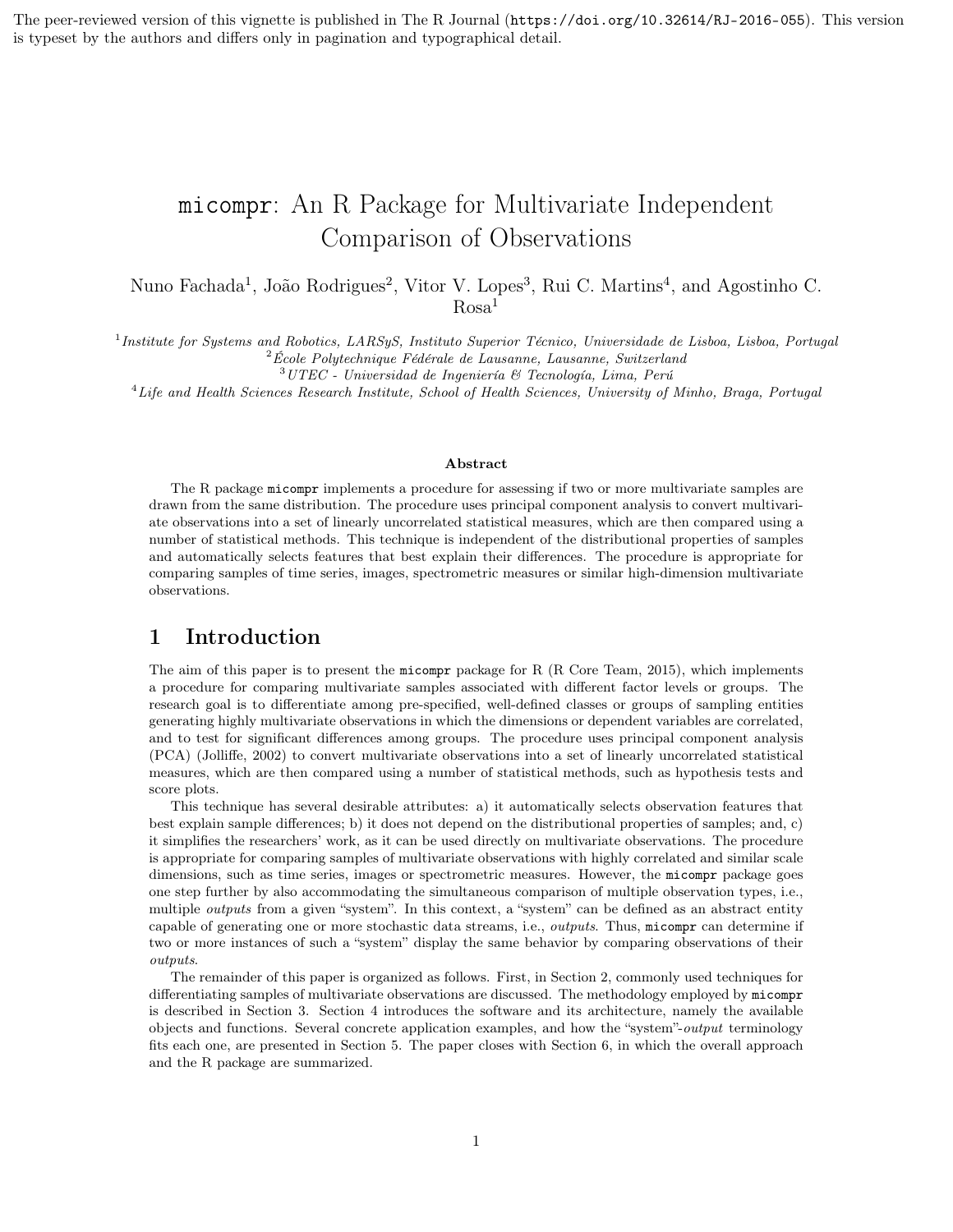# 2 Testing for significant differences in multivariate samples

Two-sample or multi-sample hypothesis tests are commonly used for assessing statistically dissimilarity in univariate samples, i.e., samples composed of scalar observations. If samples are drawn from normally distributed populations, the t (two samples) and ANOVA (n-samples) tests are adequate (Montgomery and Runger, 2014). Non-parametric tests are more appropriate if population normality cannot be assumed. The Mann-Whitney U test (Gibbons and Chakraborti, 2010) and the Kolmogorov-Smirnov test (Massey Jr., 1951) are typically employed for comparing two samples. The Kruskal-Wallis test (Kruskal and Wallis, 1952) extends the former for the n-sample case.

Multivariate analysis of variance (MANOVA) (Krzanowski, 1988; Tabachnick and Fidell, 2013) can be used as a statistical test for comparing multivariate samples. In this context, samples are composed of multi-dimensional observations, for which each dimension is a dependent variable (DV). However, MANOVA is not appropriate for cases with highly correlated DVs and when the number of DVs or dimensions is higher than the number of observations. Additionally, MANOVA is a parametric method which makes a series of assumptions on the underlying data which are not always met in practice.

Analogous non-parametric tests exist, but they are not as widespread and are commonly oriented towards specific research topics. Multiple Response Permutation Procedures (MRPP) (Mielke Jr et al., 1976) and associated permutation-based methods, such as ANOSIM (Clarke, 1993) or permutational MANOVA (Anderson, 2001), test for differences in distances between observations from each group. These tests are implemented in the vegan package (Oksanen et al., 2016), typically used in Ecology studies. The Blossom package (Talbert et al., 2016) also provides MRPP and other distance-function based permutation tests. In a similar note, Székely and Rizzo (2004) proposed a multi-sample test for equality of multivariate distributions based on the Euclidean distance between sample elements. The test statistic belongs to a class of multivariate statistics (energy statistics) proposed by the same authors. The energy package (Rizzo and Szekely, 2016) implements this test and other energy statistics-related functionality. The cross-match test is another distance-based test (Rosenbaum, 2005), with the particularity of not requiring permutation techniques. It is available for the R environment via the crossmatch package (Heller et al., 2012). In turn, the cramer package (Franz, 2014) provides a multivariate implementation of the non-parametric two-sample Cramér test, originally proposed by Baringhaus and Franz (2004). The critical value of the test can be determined with bootstrap (ordinary or permutation-based) or eigenvaluebased methods. Another test which avoids permutation was proposed by Duong et al. (2012). It is a kernel-based test, originally developed to assess the statistical differences between two cellular topologies. The test is implemented in the ks package (Duong, 2016), although limited to six-dimensional data.

An alternative to multivariate tests is to extract a number of statistical summaries (e.g., averages or extreme values) or specific points from individual multivariate observations, and then perform a univariate test for each summary measure. This approach also has its issues: a) it does not provide a single answer, i.e., it will yield as many p-values as there are summary measures; b) the choice of summary is problemdependent and empirically driven, and consequently, error-prone, in the sense that the chosen summaries may not be representative of the original multivariate observations. While only careful analysis can minimize the latter issue, the former problem can be addressed with a multiple comparison adjustment procedure, such as the Bonferroni correction (Shaffer, 1995).

# 3 Independent comparison of multivariate observations

Given a matrix  $\mathbf{X}_{(n \times m)}$  of n observations and m variables or dimensions, PCA can be used to obtain matrix  $\mathbf{T}_{(n\times r)}$ , which is the representation of  $\mathbf{X}_{(n\times m)}$  in the principal components (PCs) space, and vector  $\lambda_{(1\times r)}$ , containing the eigenvalues of the covariance matrix of the original mean-centered data. Rows of T directly correspond to the observations of the original samples, while columns correspond to PCs. Columns are ordered by decreasing variance, i.e., the first column corresponds to the first PC, and so on. Variance is given by the eigenvalues in vector  $\lambda$ , which are likewise ordered, each eigenvalue corresponding to the variance of the columns of T. The percentage of variance explained by each PC can be obtained by dividing the respective eigenvalue with the sum of all eigenvalues. At this stage, PCA-reshaped observations associated with different groups can be compared using statistical methods. More specifically, hypothesis tests can be used to check if the sample projections on the PC space are drawn from populations with the same distribution. There are two possible lines of action: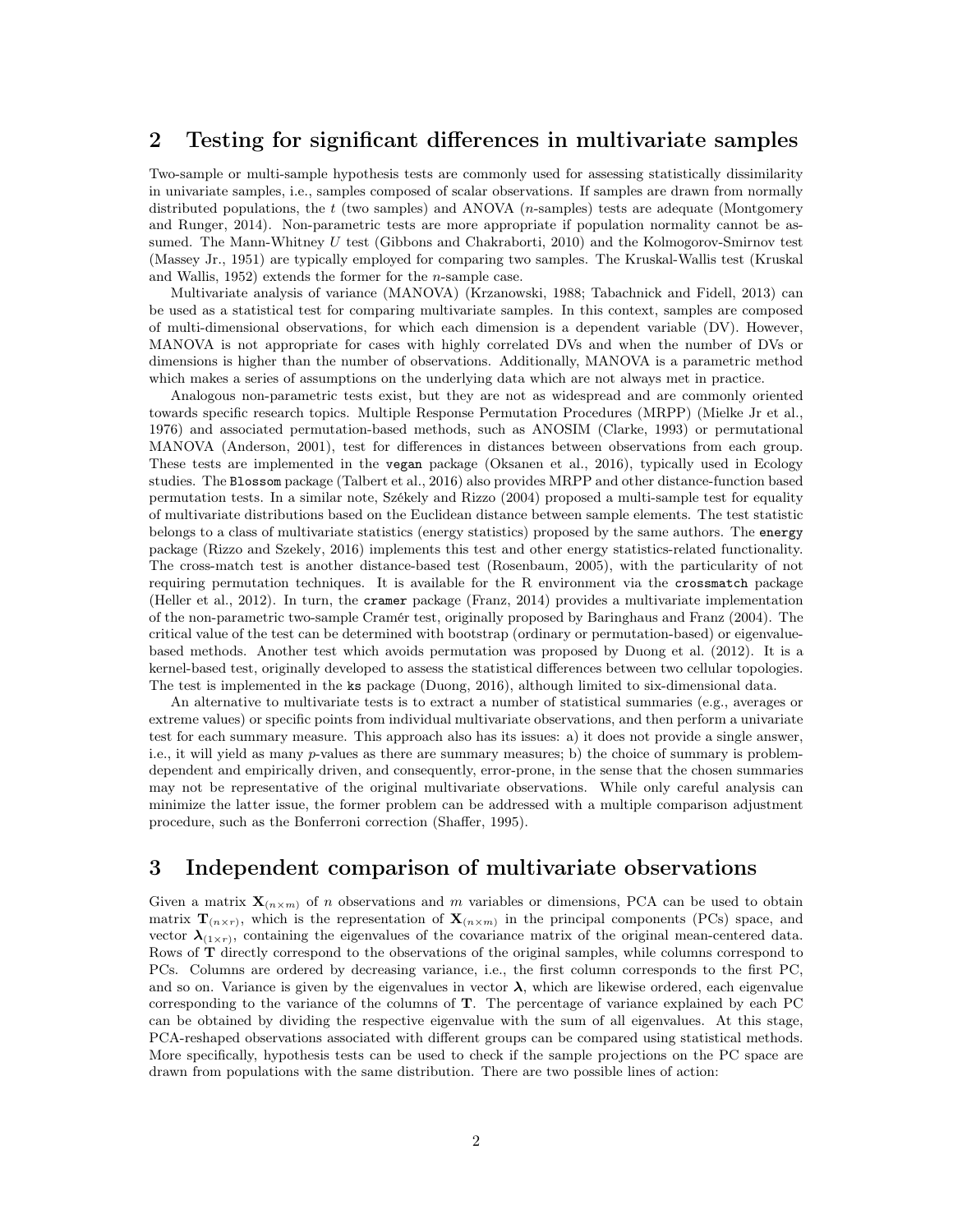- 1. Apply a MANOVA test to the samples, where each observation has q-dimensions, corresponding to the first q PCs (dimensions) such that these explain a user-defined minimum percentage of variance.
- 2. Apply a univariate test to observations in individual PCs. Possible tests include the t-test and the Mann-Whitney U test for comparing two samples, or ANOVA and Kruskal-Wallis test, which are the respective parametric and non-parametric versions for comparing more than two samples.

The MANOVA test yields a single p-value from the simultaneous comparison of observations along multiple PCs. An equally succinct answer can be obtained with a univariate test using the Bonferroni correction or a similar method for handling  $p$ -values from multiple comparisons. However, both approaches will not prioritize dimensions, even though the first PCs can be more important for characterizing an output, as they explain more variance. In the univariate case one can prioritize PCs according to the explained variance using the weighted Bonferroni procedure (Rosenthal and Rubin, 1983).

Conclusions concerning whether samples are statistically similar can be drawn by analyzing the pvalues produced by the employed statistical tests, which should be below the typical 1% or 5% when samples are significantly different. In such case, less PCs should be required to explain the same percentage of variance than when, in the same context, no significant differences are found. The scatter plot of the first two PC dimensions can also provide visual, although subjective feedback on sample similarity.

While the procedure is most appropriate for comparing multivariate observations with highly correlated and similar scale dimensions, assessing the similarity of "systems" with multiple outputs of different scales is also possible. The simplest approach would be to apply the proposed method to samples of individual outputs, and analyze the results in a multiple comparison context. An alternative approach consists in concatenating, observation-wise, all outputs, centered and scaled to the same order of magnitude, thus reducing a "system" with k outputs to a "system" with one output. The proposed method would then be applied to samples composed of concatenated observations encompassing the existing outputs. This technique is described in detail by Fachada et al. (2017a) in the context of comparing simulation outputs.

# 4 The micompr package

#### 4.1 Overview

The micompr package for the R statistical computing environment implements the methodology proposed in Section 3. Here we describe version 1.1.2 of the package, which is available at https:// cran.r-project.org/package=micompr. The development version is hosted at https://github.com/ nunofachada/micompr. The package is covered by the MIT license.

The micompr package is built upon two functions, cmpoutput and micomp. The former compares two or more samples of multivariate observations collected from one output. The latter is used for comparing multiple outputs and/or comparing outputs in multiple contexts. grpoutputs is a helper function for loading data from two or more set of files and preparing the data to be processed by the cmpoutput and/or micomp functions. assumptions is a generic function for assessing the assumptions of the parametric tests used in sample comparisons.

#### 4.2 Architecture

micompr is structured according to the S3 object-oriented system. The cmpoutput, micomp and grpoutputs functions produce S3 objects with the same name. The package also provides the generic function assumptions, and two concrete implementations of methods for "cmpoutput" and "micomp" objects, which return objects of class "assumptions cmpoutput" and "assumptions micomp", respectively. All classes have method implementations of the common S3 generic functions print, summary and plot. Additionally, method implementations of the toLatex function, for producing user-configurable L<sup>AT</sup>EX tables with information about the performed comparisons, are provided for "cmpoutput" and "micomp" objects.

#### 4.2.1 grpoutputs

This function groups outputs from sets of files containing multiple observations into samples. It returns a list of output matrices, ready to be processed by micomp. Alternatively, individual output matrices can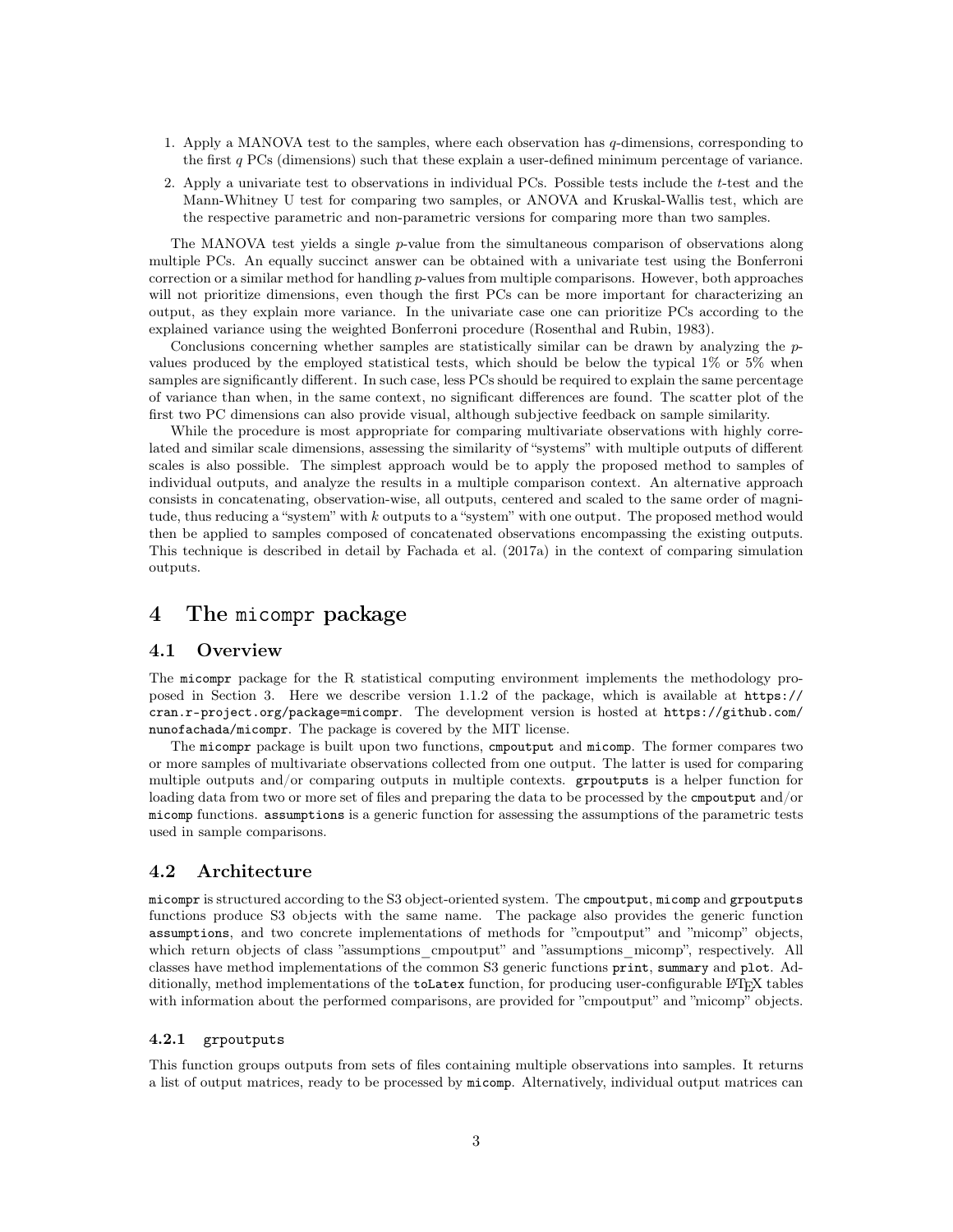be handled by cmpoutput. Separate files contain one multivariate observation of one or more outputs, one column per output, one row per dimension or variable. Each specified set of files is associated with a different sample. The function is also able to create an additional concatenated output, composed from the centered and scaled original outputs.

The plot method for "grpoutputs" objects shows  $k$  plots, one per output. Output observations are plotted on top of each other, with different samples colored distinctively. The summary method for "grpoutputs" objects returns a list containing two elements: a) the  $n \times m$  dimensions of each output matrix; and, b) the sizes of individual samples. The print method for "grpoutputs" objects simply outputs the summary in a more adequate presentation format.

#### 4.2.2 cmpoutput

The cmpoutput function is at the core of micompr. It compares two or more samples of multivariate observations using the technique described in Section 3. It accepts an output matrix,  $\mathbf{X}_{(n\times m)}$ , with n observations and  $m$  variables or dimensions, a factor vector of length  $n$ , specifying the group associated with each observation, and a vector of explained variances with which to determine the number of PCs to use in the MANOVA test (alternatively, the number of PCs can also be directly specified). The function returns matrix  $\mathbf{T}_{(n \times r)}$  of PCA scores and the p-values for the performed statistical tests, namely: a) a MANOVA test for each explained variance (or number of PCs); and, b) parametric (t-test or ANOVA) and non-parametric (Mann-Whitney or Kruskal-Wallis) univariate tests for each PC. Regarding the latter, the function also returns  $p$ -values adjusted with the weighted Bonferroni correction, using the percentages of explained variance by PC as weights.

The plot implementation for "cmpoutput" objects shows six sub-plots, namely a scatter plot with the PC1 vs. PC2 scores and five bar plots. The horizontal scale of the latter consists of the  $r$  PCs, and the vertical bars represent the explained variance (one plot) or univariate parametric and non-parametric pvalues, before and after weighted Bonferroni correction (four plots). The summary method for "cmpoutput" objects returns a list with the following items: a) percentage of variance explained by each PC; b)  $p$ values of the MANOVA test or tests; c) p-values of the parametric test, per PC, before and after weighted Bonferroni correction; d) p-values of the non-parametric test, per PC, before and after weighted Bonferroni correction; and, e) name of the parametric and non-parametric univariate tests employed (either t-test and Mann-Whitney  $U$  test for comparing two samples, or ANOVA and Kruskal-Wallis for more than two samples). The print method for "cmpoutput" objects shows the information provided by the summary implementation, but the p-values of the univariate tests are only shown for the first PC.

#### 4.2.3 micomp

The micomp function performs one or more comparisons of multiple outputs, invoking cmpoutput for each comparison/output combination. It accepts a list of comparisons, where individual comparisons can have one of two configurations: a) a vector of folders and a vector of file sets containing data in the format required by grpoutputs, where each file set corresponds to a different sample; and, b) a "grpoutputs" object, passed directly. The returned objects, of class "micomp", are basically two-dimensional lists of "cmpoutput" instances, with rows associated with individual outputs, and columns with separate comparisons.

The plot method for "micomp" objects shows the PC1 vs. PC2 score plots for each comparison/output combination. The summary implementation for "micomp" objects returns a list of comparisons, each one containing a  $a \times k$  matrix of p-values or number of PCs, associated with  $a \geq 6$  measures and k outputs. Four rows represent the p-values of the parametric and non-parametric univariate tests for the first PC, before and after weighted Bonferroni correction. The remaining pairs of rows are associated with the MANOVA test for a given percentage of variance to explain. One row shows the p-values, and the other displays the number of PCs required to explain the specified percentage of variance for the given output. As with other micompr objects, the print method for "micomp" objects also shows the summary with a better presentation.

#### 4.2.4 assumptions

assumptions is a generic function which performs a number of statistical tests concerning the assumptions of the parametric tests performed by the package functions. Implementations of this generic function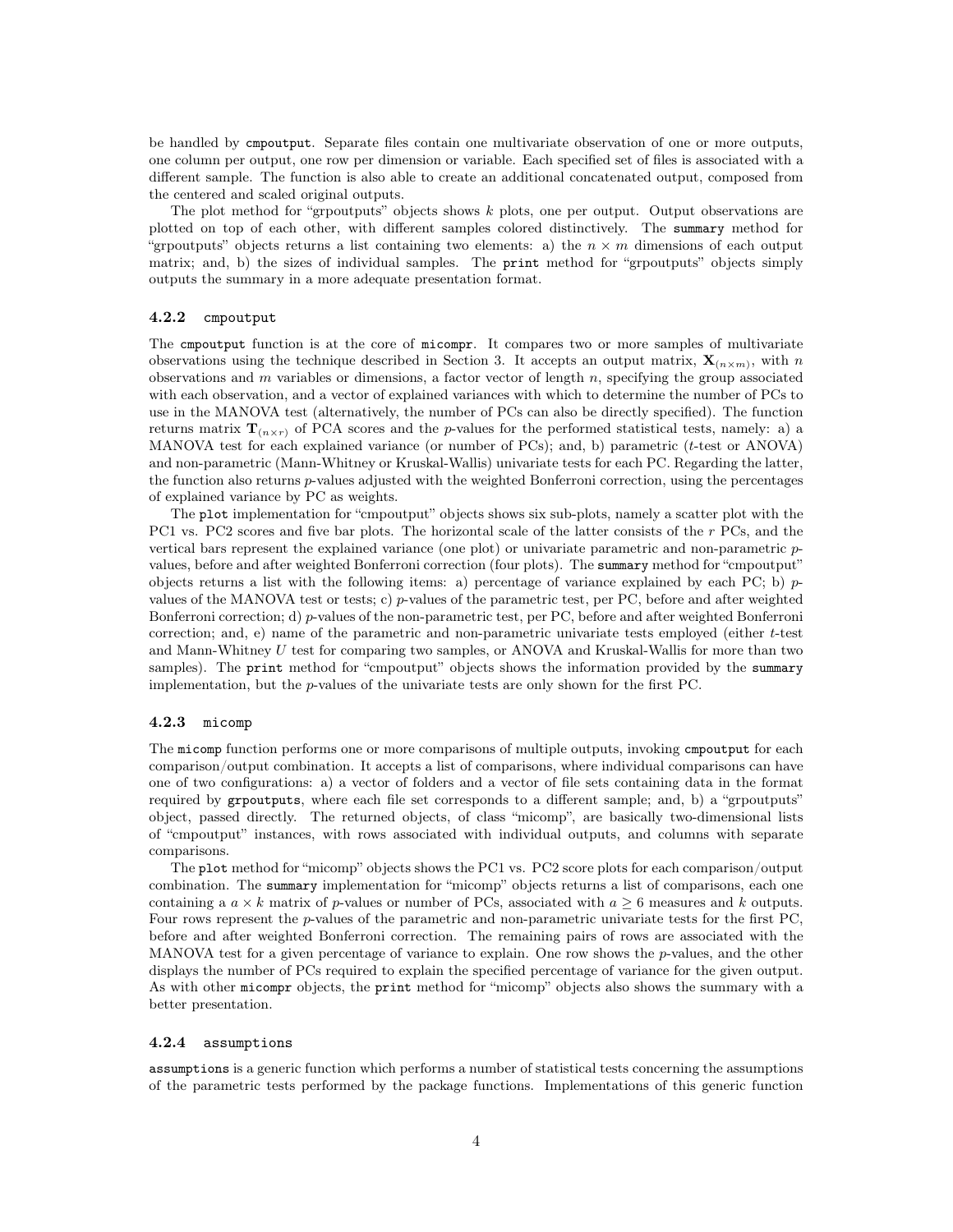exist for "cmpoutput" and "micomp" objects. The former method returns objects of class "assumptions\_ cmpoutput" containing results of the assumptions tests for a single output comparison. The latter returns a two-dimensional list of "assumptions\_cmpoutput" objects, with rows associated to individual outputs, and columns to separate comparisons. These objects are tagged with the "assumptions\_micomp" class attribute.

The following assumptions are checked: a) observations are normally distributed within each sample along individual PCs (Shapiro-Wilk test); b) observations follow a multivariate normal distribution within each sample for all PCs used in MANOVA (Royston test); c) samples have homogeneous variance along individual PCs (Bartlett test); and, d) samples have homogeneous covariance matrices for all PCs used in MANOVA (Box's M test). Assumptions a) and c) should be verified for the parametric test applied to each PC, while assumptions b) and d) should be verified for individual MANOVA tests performed for each variance to explain (or, alternatively, for each specified number of PCs).

The plot implementations for classes "assumptions cmpoutput" and "assumptions micomp" display a number of bar plots for the p-values of the performed tests. These are more detailed for "assumptions\_ cmpoutput" objects, showing the p-values of the univariate test for all PCs. For "assumptions micomp" objects, one bar plot is shown per output/comparison combination, but in the case of the univariate tests only the p-values of the first PC are shown. Implementations of summary return a list of tabular data containing the  $p$ -values of the assumption tests. The summary method for "assumptions cmpoutput" objects returns a list with two matrices of p-values, one for the MANOVA tests, another for the univariate tests. The summary method for "assumptions micomp" objects follows the approach taken by the summary method for "micomp" objects, returning a list of p-value matrices, one matrix per comparison. Rows of individual matrices correspond to the assumptions tests, and columns to outputs. The print methods for "assumptions cmpoutput" objects and for "assumptions micomp" objects again show the summary information in a printable format.

#### 4.2.5 toLatex methods for "cmpoutput" and "micomp" objects

These methods are implementations of the toLatex generic function, and convert "cmpoutput" and "micomp" objects to character vectors representing LATEX tables. The generated tables are configurable via function arguments, with sensible defaults. Tables can present the following data for each output/comparison combination: a) number of principal components required to explain a user-specified percentage of variance; b) MANOVA p-value for a user-specified percentage of variance to explain or number of PCs; c) parametric test p-value for a given PC, before and/or after weighted Bonferroni correction; d) non-parametric test  $p$ -value for a given PC, before and/or after weighted Bonferroni correction; e) variance explained by a specific PC; and, f) a score plot with the output projection on the first two PCs.

#### 4.2.6 Other functions

The micompr package is bundled with additional functions whose purpose is to aid the main package methods do their job. However, some of these may be useful in other contexts.

The concat\_outputs function concatenates outputs collected from multiple observations. It accepts two arguments, namely a list of output matrices, and the centering and scaling method. Several centering and scaling methods, such as "range", "iqrange", "vast" or "pareto" (Berg et al., 2006), are recognized in the second argument. The function returns an  $n \times p$  matrix of n observations with length p, which is the sum of individual output lengths. Lower-level centering and scaling of individual outputs is performed by the centerscale function, which accepts a numeric vector and returns a new vector, centered and scaled with the specified method.

The pvalf generic function formats p-values for LATEX. A concrete default implementation is used by the micompr toLatex implementations. This implementation underlines and double-underlines p-values lower than 0.05 and 0.01, respectively, although these limits are configurable, and underlining can be turned off by setting both limits to zero. It is also possible to specify a limit below which  $p$ -values are capped. For example, if this limit is set to  $1 \times 10^{-5}$ , a p-value equal to  $1 \times 10^{-6}$  would be displayed as "< 1e<sup>-5</sup>". The default method of pvalf will format p-values lower than  $5 \times 10^{-4}$  using scientific E notation, which is more compact and thus a better fit for tables. p-values between  $5 \times 10^{-4}$  and 1 are formatted using regular decimal notation with three decimal places. This aspect is not configurable.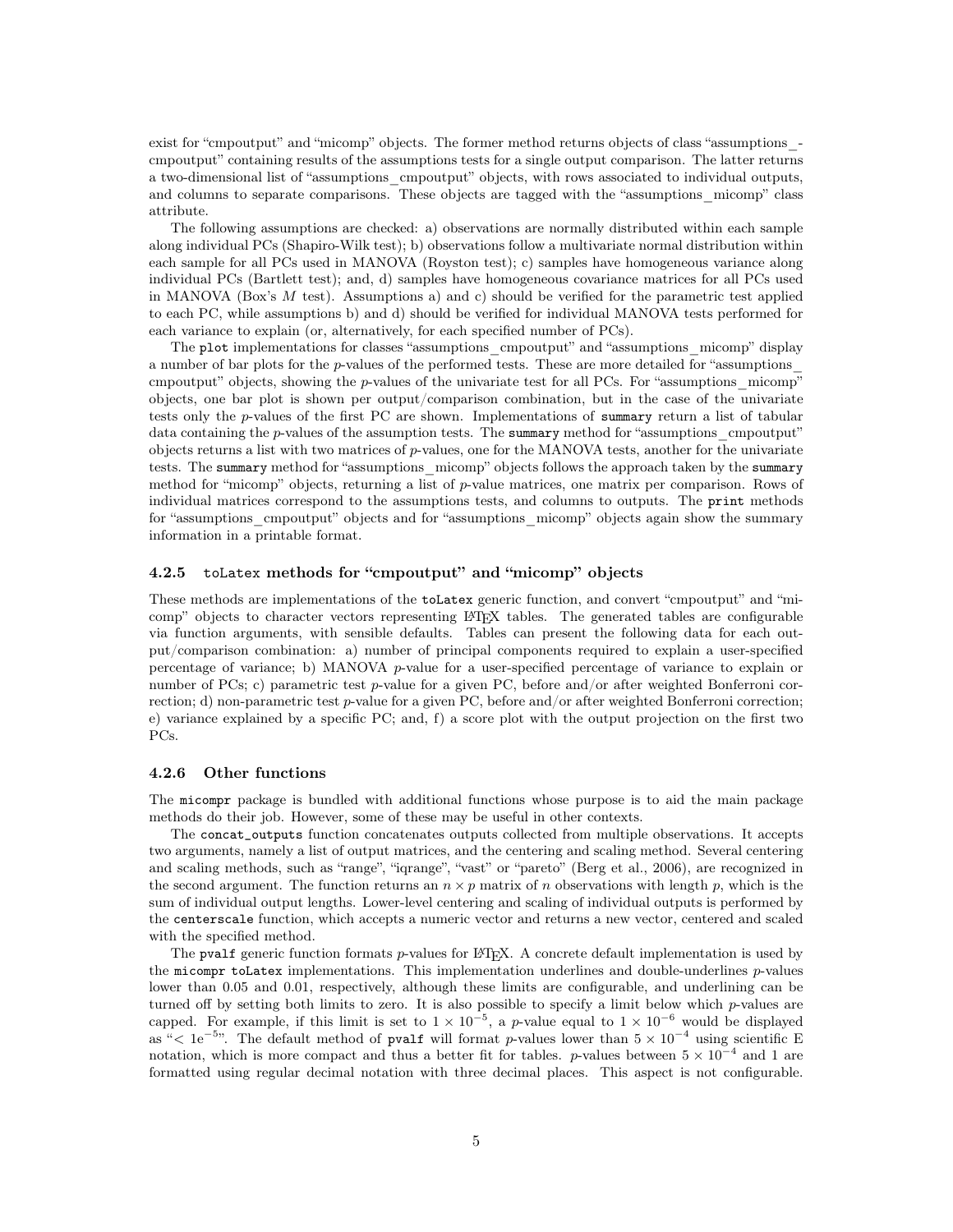However, another implementation of pvalf can be passed to the micompr toLatex implementations if different formatting is desired.

Simple TikZ 2D scatter plots, as the ones produced by the micompr to Latex implementations, can be generated with the tikzscat function. The function accepts the data to plot, an  $n \times 2$  numeric matrix, of  $n$  observations and 2 dimensions, and a factor vector specifying the levels or groups associated with each observation. Several plot characteristics, such as mark types, scale and axes color, are configurable via function arguments. tikzscat returns a string containing the TikZ figure code for plotting the specified data.

#### 4.3 Included data

The package includes test data produced by several implementations of the Predator-Prey for High Performance Computing (PPHPC) simulation model (Fachada et al., 2015). The data is provided in rdata format, and is readily available on loading the package. The same data is also provided in TSV format. This is a limited subset of the complete data, and is included for package testing and exemplification purposes. The example discussed in Section 5.1 uses a superset of this data, which is available for public download, but could not be included with the package due to its large size.

#### 4.4 Dependencies

micompr has a number of optional dependencies, not required for package installation and for using most of its functionality. The biotools (da Silva, 2016) and MVN (Korkmaz et al., 2014) packages are required by the assumptions functions, providing the statistical tests for assessing MANOVA and t-test assumptions. If these functions are invoked without the presence of the specified packages, they will inform the user of that fact, and terminate cleanly. The testthat (Wickham, 2011), knitr (Xie, 2015) and roxygen2 (Wickham et al., 2015) packages are required for package development. The deseasonalize package (McLeod and Gweon, 2013) is required for building one of the vignettes<sup>1</sup>.

### 5 Examples

In this section we discuss four concrete application examples for the micompr package. The complete scripts used in these examples are available at https://github.com/nunofachada/micompr-examples.

#### 5.1 Simulation model with multiple outputs

The replication of a simulation model in a new context highlights differences between the conceptual and implemented models, as well as inconsistencies in the conceptual model specification (Edmonds and Hales, 2003), promoting model verification, model validation (Wilensky and Rand, 2007), and model credibility (Thiele and Grimm, 2015). Some argue that a simulation model is untrustworthy until it has been successfully replicated (Edmonds and Hales, 2003; David, 2013). Model parallelization is a an illustrative example of the importance of replication, as it is often required for simulating large models in practical time frames (Fachada et al., 2017b). By definition, model parallelization implies a number of changes, or even full reimplementation, of the original model, such that a robust comparison methodology, as provided by the micompr package, is required in order to make sure a parallelized model faithfully reproduces the behavior of the original serial model.

PPHPC is a reference model for studying and evaluating implementation strategies for spatial agentbased models, capturing important characteristics such as agent movement and local agent interactions (Fachada et al., 2015). The model describes a prototypical predator-prey system, and has six outputs, namely prey population,  $P^s$ , predator population,  $P^w$ , cell-bound food quantity,  $P^c$ , mean prey energy,  $E^s$ , mean predator energy,  $E^w$ , and mean cell-bound food levels, C. Since outputs are collected once per iteration, each simulation run yields six time series, associated with the individual outputs. With several open source implementations publicly available, the model provides a good test case for multivariate comparison purposes.

<sup>&</sup>lt;sup>1</sup>The deseasonalize package (McLeod and Gweon, 2013) has since been removed from CRAN, therefore the respective examples have been commented out of this vignette.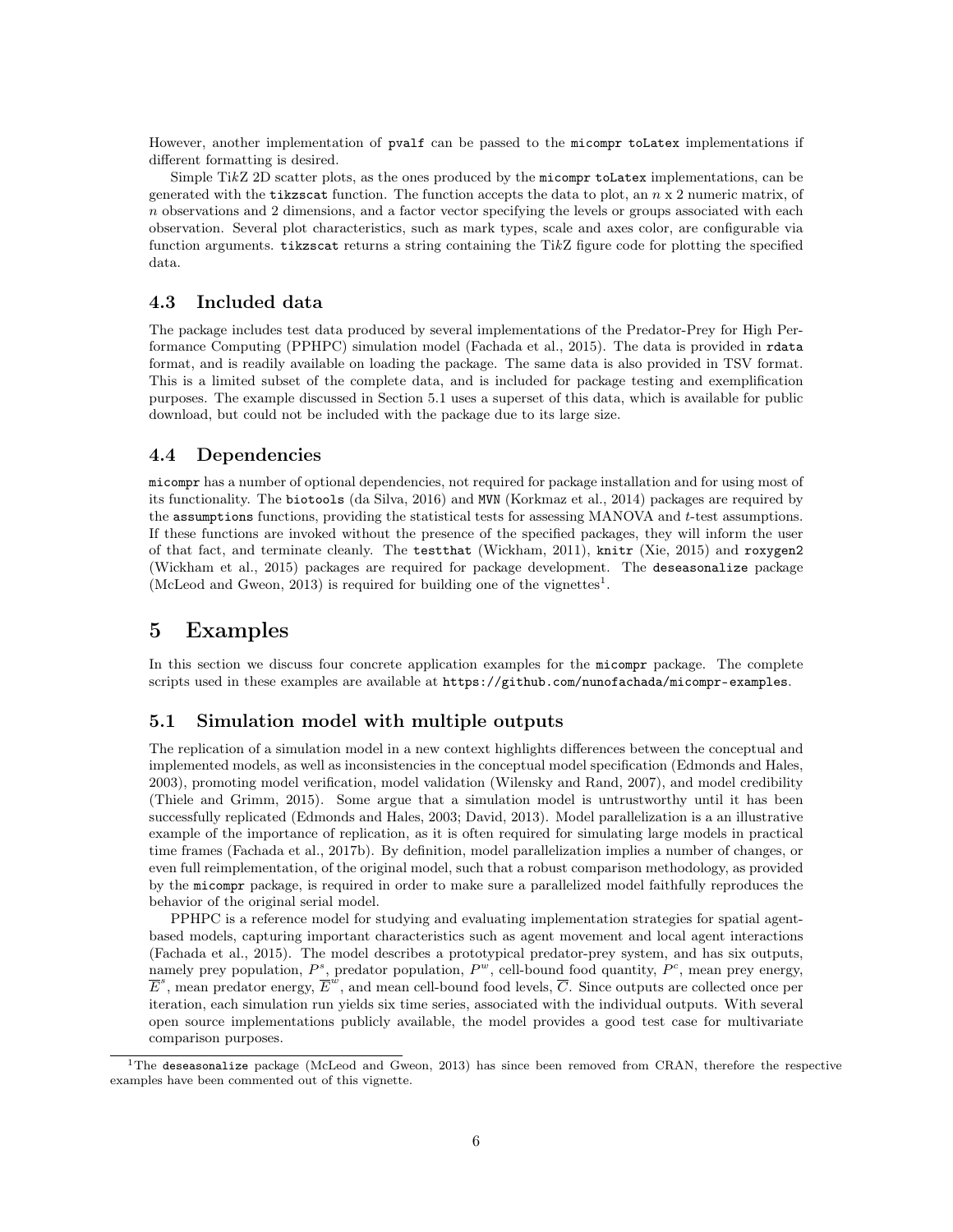Here we show the main comparison cases discussed in a previous article (Fachada et al., 2017a), in which the model implementations are parameterized with size 400 and parameter set 1 (Fachada et al., 2015). A canonical PPHPC realization, implemented in NetLogo (Wilensky, 1999), is compared with three configurations of a parallel Java implementation (Fachada et al., 2017b). The NetLogo implementation and the first Java configuration follow the PPHPC conceptual model and the specified parameters. The second Java configuration disables agent shuffling prior to agent actions, which is explicitly mandated in the conceptual model description. The third Java configuration performs a minimal change in one of the parameters specified by parameter set 1. As such, we define three comparison cases:

- Case I Compare the NetLogo implementation with the first Java configuration. These should yield distributionally equivalent results.
- Case II Compare the NetLogo implementation with the second Java configuration. A small misalignment is to be expected.
- Case III Compare the NetLogo implementation with the third Java configuration. There should be a mismatch in the outputs.

Independent samples of the six model outputs were obtained from  $n = 30$  replications for each implementation or configuration, in a total of  $4n = 120$  runs. Each replication  $r = 1, \ldots, 4n$  was performed with a PRNG seed obtained by taking the MD5 checksum of  $r$ , guaranteeing independence between seeds, and consequently, between replications. The data generated by this computational experiment, as well as the scripts used to set up the experiment, are made available to other researchers at https://zenodo.org/record/46848.

The following script performs these comparisons. Note that the concat = TRUE option of the micomp function specifies that an additional concatenated output,  $A$ , should be generated from the original outputs and analyzed in a similar fashion. The dir\_data variable specifies the location of the dataset.

```
library(micompr)
# Output names
outputs <- c("\$P^s$", "\$P^w$", "\$P^c$", "$\\mean{E}^s$","$\\overline{E}^w$", "$\\overline{C}$",
             "$\\widetilde{A}$")
# Outputs from the NetLogo implementation
dir_nl_ok <- paste0(dir_data, "nl_ok")
# Outputs from the Java implementation, first configuration
dir_jex_ok <- paste0(dir_data, "j_ex_ok")
# Outputs from the Java implementation, second configuration
dir_jex_noshuff <- paste0(dir_data, "j_ex_noshuff")
# Outputs from the Java implementation, third configuration
dir_jex_diff <- paste0(dir_data, "j_ex_diff")
# Files for model size 400, parameter set 1
filez <- glob2rx("stats400v1*.txt")
# Perform the three comparison cases
mic <- micomp(outputs,
              ve_{n} = 0.75,
              list(list(name = "I",folders = c(dir_nl_ok, dir_jex_ok),
                        files = c(filez, filez),
                        lvls = c("NLOK", "JEXOK")),
                   list(name = "II",folders = c(dir_nl_ok, dir_jex_noshuff),
                        files = c(filez, filez),
                        lvls = c("NLOK", "JEXNS")),
```
*# Load library*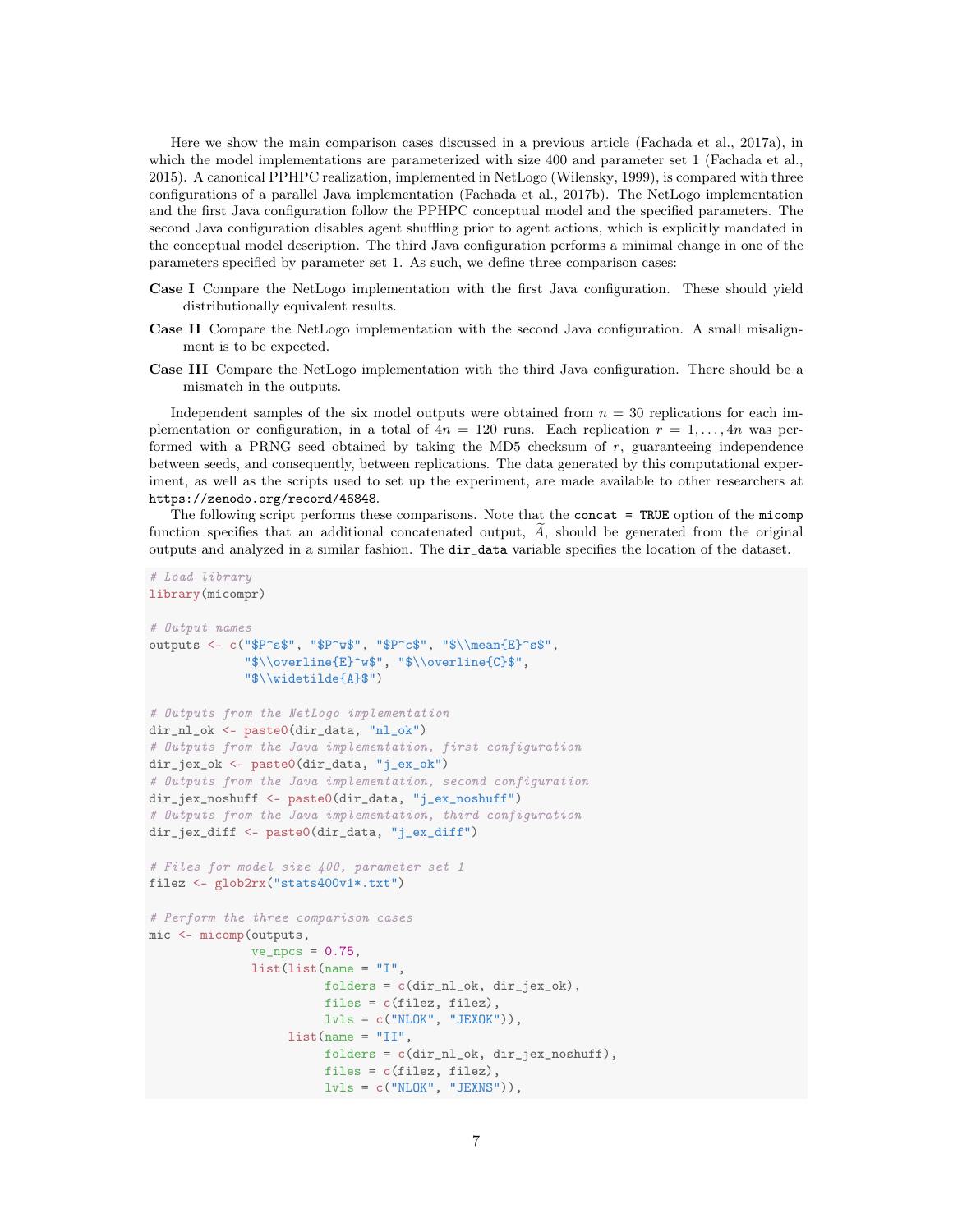```
list(name = "III",folders = c(dir_nl_ok, dir_jex_diff),
          files = c(filez, filez),
         lvls = c("NLOK", "JEXDIF")),
concat = T)
```
The mic object can be inspected at the R prompt using the common S3 generic functions print, summary and plot. For publication purposes, the toLatex method for "micomp" objects produces LTFX tables with user-specified information. For example, to generate a table similar to Table 4 of our previous work (Fachada et al., 2017a), toLatex is invoked as follows::

```
toLatex(mic,
```

```
booktabs = T,
data_show = c("npcs-1", "mnvp-1", "parp-1", "scoreplot"),
data_labels = c("$(\#$PCs", "MNV", "$(\#$-test", "PCS"),
col_width = T,
pvalf_params = list(minval = 1e-8, na_str = "*"),
label = "tab:pphpc",caption = paste("Comparison of a NetLogo implementation of",
                "the PPHPC model against three configurations",
                "of a parallel Java implementation."))
```
This call produces Table 1 with booktabs (Fear, 2005) table style (booktabs = TRUE) and width set to document column width (col\_width = TRUE), since the table is somewhat large. The label and caption parameters set the label and caption of the LAT<sub>E</sub>X table, respectively, while the pvalf\_params argument accepts a list of options for formatting  $p$ -values. The **data\_show** parameter specifies what data to show, which in this case is: 1)  $npcs-1$ , the number of PCs for the first specified variance (the micomp function accepts and performs output comparison with one or more specified variances); 2) mnvp-1, the MANOVA p-value for the first specified variance; 3) parp-1, t-test p-value for the first PC; and, 4) score plot for the first two PCs.

In terms of comparison, the method does not find significant differences in case I. However, it successfully differentiates the configurations compared in cases II and III. This is in line with what would be expected, and is discussed in further detail by Fachada et al. (2017a). While not shown here, the assumptions(mic) command reveals that most assumptions of the MANOVA and t-tests are verified.

#### 5.2 Monthly sunspots

This example uses the monthly sunspot data (WDC, 2016), included with R, which contains the monthly numbers of sunspots from 1749 to the present day. The solar cycle is an approximate 11-year period of changes in the number of sunspots and other associated phenomena. Thus, we divide the data into 11-year (132-month) periods, and consider each period to be an observation. In practice this is an oversimplification, since the cycles can be a bit longer or shorter than 11 years.

Given the data, we define two samples of 10 observations each, over a period of 110 years or 1320 months. The first sample includes solar cycles from 1749 to 1859, while the second encompasses cycles from 1902 to 2012. We can now ask the following question: were the solar cycles during the 1749– 1859 interval significantly different from the more recent observations? The following code compares observations from the two time intervals, and attempts to provide an answer:

```
# Load library
library(micompr)
# Months in the 1749-1859 interval (110 years)
# Months in the 1902-2012 interval (110 years)
m <- sunspot.month[c(1:1320, 1837:3156)]
m \le - matrix(m, nrow = 20)# Factor vector, two levels:
```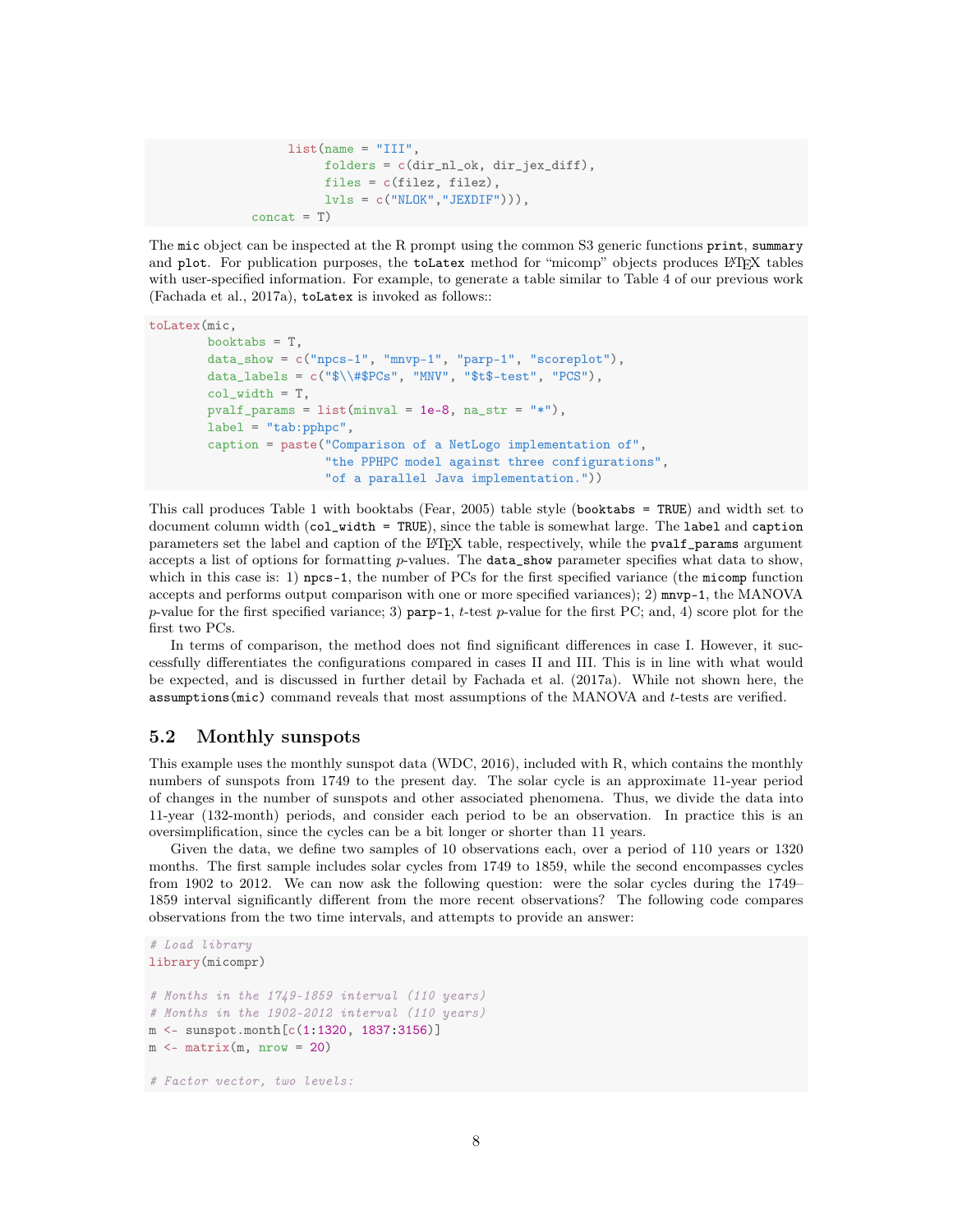| Comp.        | Data       | Outputs              |              |                |                  |                  |                |                |  |
|--------------|------------|----------------------|--------------|----------------|------------------|------------------|----------------|----------------|--|
|              |            | $P^s$                | $P^w$        | $P^c$          | $\overline{E}^s$ | $\overline{E}^w$ | $\overline{C}$ | $\overline{A}$ |  |
|              | $\#PCs$    | 13                   | 18           | 14             | 22               | 28               | 14             | 22             |  |
| I            | <b>MNV</b> | 0.325                | 0.640        | 0.462          | 0.052            | $0.796\,$        | 0.463          | 0.523          |  |
|              | $t$ -test  | 0.530                | 0.836        | 0.804          | 0.784            | 0.378            | 0.805          | 0.879          |  |
|              | PCS        |                      |              |                |                  |                  |                |                |  |
| $\mathbf{I}$ | $\#PCs$    | 13                   | 15           | 13             | 1                | 28               | 14             | 21             |  |
|              | <b>MNV</b> | $4e-05$              | $\leq$ 1e-08 | 0.002          | $\ast$           | 0.089            | 0.003          | $2e-07$        |  |
|              | $t$ -test  | 0.042                | $\leq$ 1e-08 | 0.108          | $<1e-08$         | 0.017            | 0.109          | 0.390          |  |
|              | PCS        |                      |              |                |                  |                  |                |                |  |
|              | $\#PCs$    |                      |              | $\mathfrak{D}$ | $\overline{2}$   | 20               |                | 14             |  |
| III          | <b>MNV</b> | $\leq$ 1e-08         | $\ast$       | $\leq$ 1e-08   | $<$ 1e-08        | $\leq$ 1e-08     | $\ast$         | $\leq$ 1e-08   |  |
|              | $t$ -test  | $\leq$ 1e-08         | $\leq$ 1e-08 | $\leq$ 1e-08   | $\leq$ 1e-08     | $\leq$ 1e-08     | $\leq$ 1e-08   | $\leq$ 1e-08   |  |
|              | PCS        | $\frac{4}{\sqrt{2}}$ |              |                |                  | Ť<br>53.         |                |                |  |

Table 1 – Comparison of a NetLogo implementation of the PPHPC model against three configurations of a parallel Java implementation.

```
# a) ten 11-year cycles from 1749 to 1859
# b) ten 11-year cycles from 1902 to 2012
groups \leq factor(c(rep("A", 10), rep("B", 10)))
# Compare the two groups, use 9 PCs for MANOVA
cmp <- cmpoutput("SunSpots", 9, m, groups)
```
The cmp object can now be analyzed:

```
cmp
```
## Output name: SunSpots ## Number of PCs which explain 85.0% of variance: 9 ## P-Value for MANOVA along 9 dimensions: 3.40755e-06 ## P-Value for t-test (1st PC): 2.713985e-06 ## P-Value for Mann-Whitney U test (1st PC): 4.330035e-05 ## Adjusted p-Value for t-test (1st PC): 6.513579e-06 ## Adjusted p-Value for Mann-Whitney U test (1st PC): 0.0001039211

The MANOVA  $p$ -value is significant, as well as the t-test and Mann-Whitney PC1  $p$ -values, before and after weighted Bonferroni correction. As such, it is possible to conclude that solar cycles from 1749 to 1859 were significantly different from cycles between 1902 and 2012. However, is the data in accordance with the assumptions for the MANOVA and t-test? This can be checked with the assumptions function: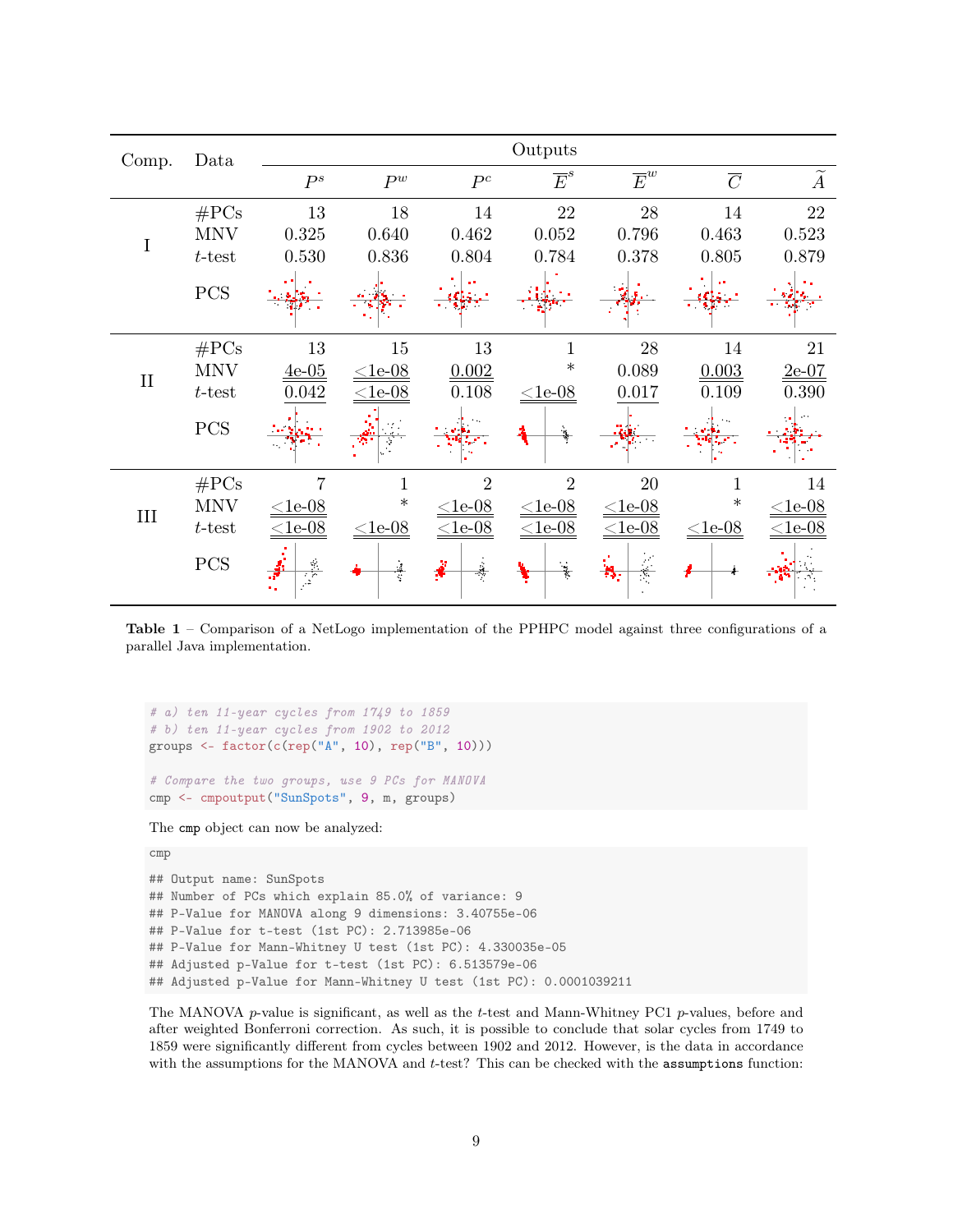```
assumptions(cmp)
```

```
## === MANOVA assumptions ===
## NPCs=9
## Royston (A) 2.190796e-01
## Royston (B) 3.627858e-01
## Box's M 1.567180e-08
##
## === T-test assumptions ===
\##
## Shapiro-Wilk (A) 0.7739058
## Shapiro-Wilk (B) 0.3791168
## Bartlett 0.9353299
```
Only Box's M test, which checks for homogeneity of variance-covariance matrices, is significant. However, this test is prone to false positives, and this assumption is not critical when samples are of the same size (Tabachnick and Fidell, 2013). Given this information, it seems plausible to consider the results provided by the parametric tests in our final decision, i.e., that there is in fact a significant difference between samples. A good way to visualize the overall results is to plot the "cmpoutput" object:

plot(cmp)

This command generates the plots shown in Figure ??. The score plot shows the samples to be distinctly separated, and the variance explained by PC decreases abruptly from the first PC to the second. Univariate p-values for PC1 are visibly significant, though not very much for the remaining PCs.

#### 5.3 Saugeen river flow

This example uses the Saugeen River daily flow data (Hipel and McLeod, 1994), included with the deseasonalize package. This data consists of a time series of the rivers' daily flow  $(m^3/s)$  from 1915 to 1979. Considering one year as an observation, there are a total of 65 observations. We can, for example, define two samples of 30 observations each, with the first and last 30 years of records, and ask the following question: is there any statistical difference between the flow dynamics during the 1915–1944 and 1950–1979 periods (perhaps due to climate change or some other factor)?

Update 23-05-2022: The deseasonalize package has been removed from CRAN, therefore this example no longer runs. However, the example is still available in micompr's original paper at https: //doi.org/10.32614/RJ-2016-055.

### 5.4 PH<sup>2</sup> database of dermoscopic images

In this example we use the tools provided by the micompr package to study the  $PH<sup>2</sup>$  database of dermoscopic images (Mendonça et al., 2013). This image database contains a total of 200 dermoscopic images of melanocytic lesions, including, from benign to more serious, 80 common nevi, 80 atypical nevi, and 40 melanomas. These are 8-bit RGB color images, with a resolution of purportedly  $768 \times 560$  pixels. We have found, however, that resolutions vary between  $761 \times 570$  and  $769 \times 577$ . As such, we resized all images to  $760 \times 570$  prior to our analysis. The goal is to verify if images of the three types of lesions form statistically distinguishable samples, i.e., this is not a classification exercise such as performed by Barata et al. (2014).

Each image is considered an observation of three outputs, red, green and blue, corresponding to the respective color channels. The concatenation of all outputs, i.e., channels, provides a 4<sup>th</sup> output. The three lesion samples are compared pairwise, as follows:

1v2 Common nevi and atypical nevi.

- 1v3 Common nevi and melanomas.
- 2v3 Atypical nevi and melanomas.

The following code reads the image dataset from disk and compares images grouped by lesion type. The imgfolder variable specifies the path containing the images (resized to  $760 \times 570$ ), while the grpsfile variable specifies the path to the file containing the sample to which each image belongs.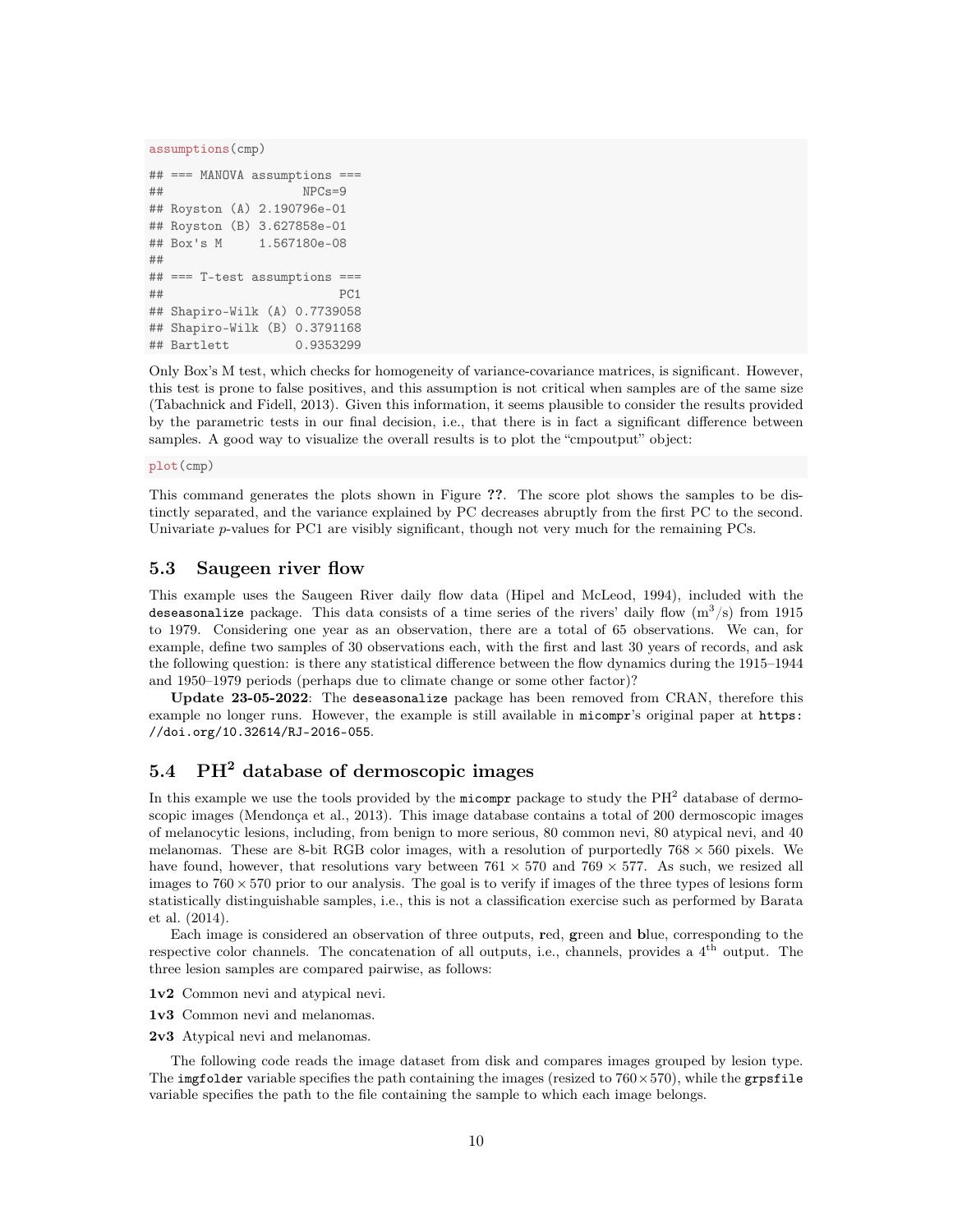

Figure 1 – Plots produced by sunspots example.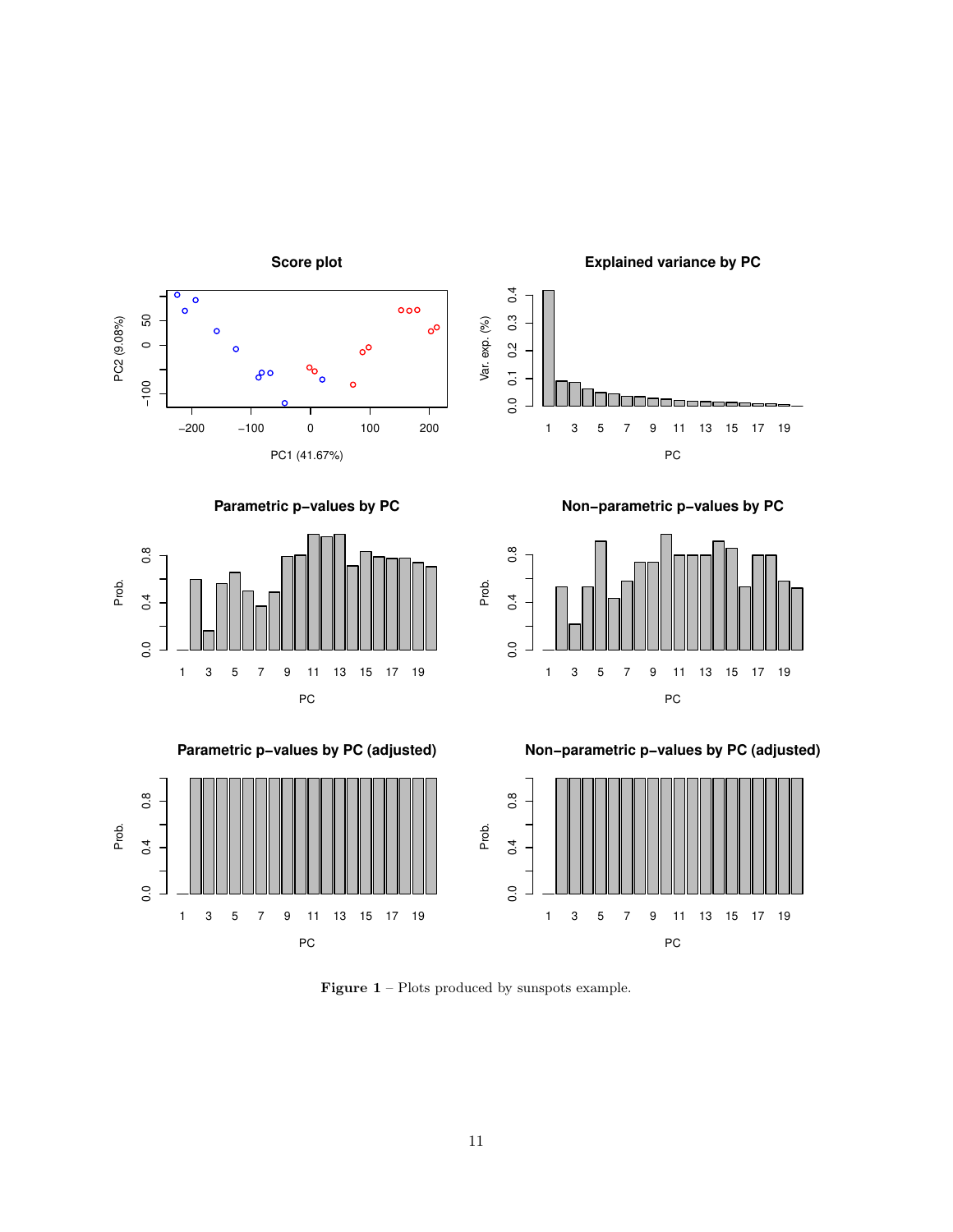```
# Load libraries
library(bmp)
library(micompr)
# Image definitions
imgs <- dir(imgfolder)
nimgs <- length(imgs)
npixels <- 760 * 570
# Specify image groups (Common nevi, atypical nevi,
# melanomas).
f <- read.table(grpsfile, row.names = 1)
grps <- f[order(row.names(f)), ]
# Read images from disk
# Use different color channels as outputs, and also
# use a concatenated output
rimgs <- matrix(nrow = nimgs, ncol = npixels)
gimgs <- matrix(nrow = nimgs, ncol = npixels)
bimgs <- matrix(nrow = nimgs, ncol = npixels)
rgbimgs \leq matrix(nrow = nimgs, ncol = npixels * 3)
for (i in 1:nimgs) {
 cimg <- read.bmp(paste0(imgfolder, imgs[i]))
 rimgs[i, ] <- c(cimg[ , , 1])
  gimgs[i, ] <- c(cimg[, , 2])
  bimgs[i, ] <- c(cimg[ , , 3])
 rgbimgs[i, ] <- c(cimg[ , , 1], cimg[ , , 2], cimg[ , , 3])
}
# Perform multivariate independent comparison of images
mic <-
 micomp(outputs = c("R", "G", "B", "RGB"),ve_{n}pcs = 0.9,
         comps = list(list(name = "1v2",grpout = list(
                  data = list(R = rings[grps != 3, ],G = gimgs[grps != 3, ],
                              B = \text{bins} [grps != 3, ],
                              RGB = rgbimgs[grps != 3, ]),
                  obs_lvls = factor(grps[grps != 3]))),
           list(name = "1v3",grpout = list(
                  data = list(R = rings[grps != 2, ],G = \text{gings} [grps != 2, ],
                              B = \text{bins} [grps != 2, ],
                              RGB = rgbings [grps != 2, ]),obs\_luls = factor(grps[grps != 2])),
           list(name = "2v3",grpout = list(
                  data = list(R = rings[grps != 1, ],G = gimgs[grps != 1, ],
                               B = \text{bins} [grps != 1, ],
```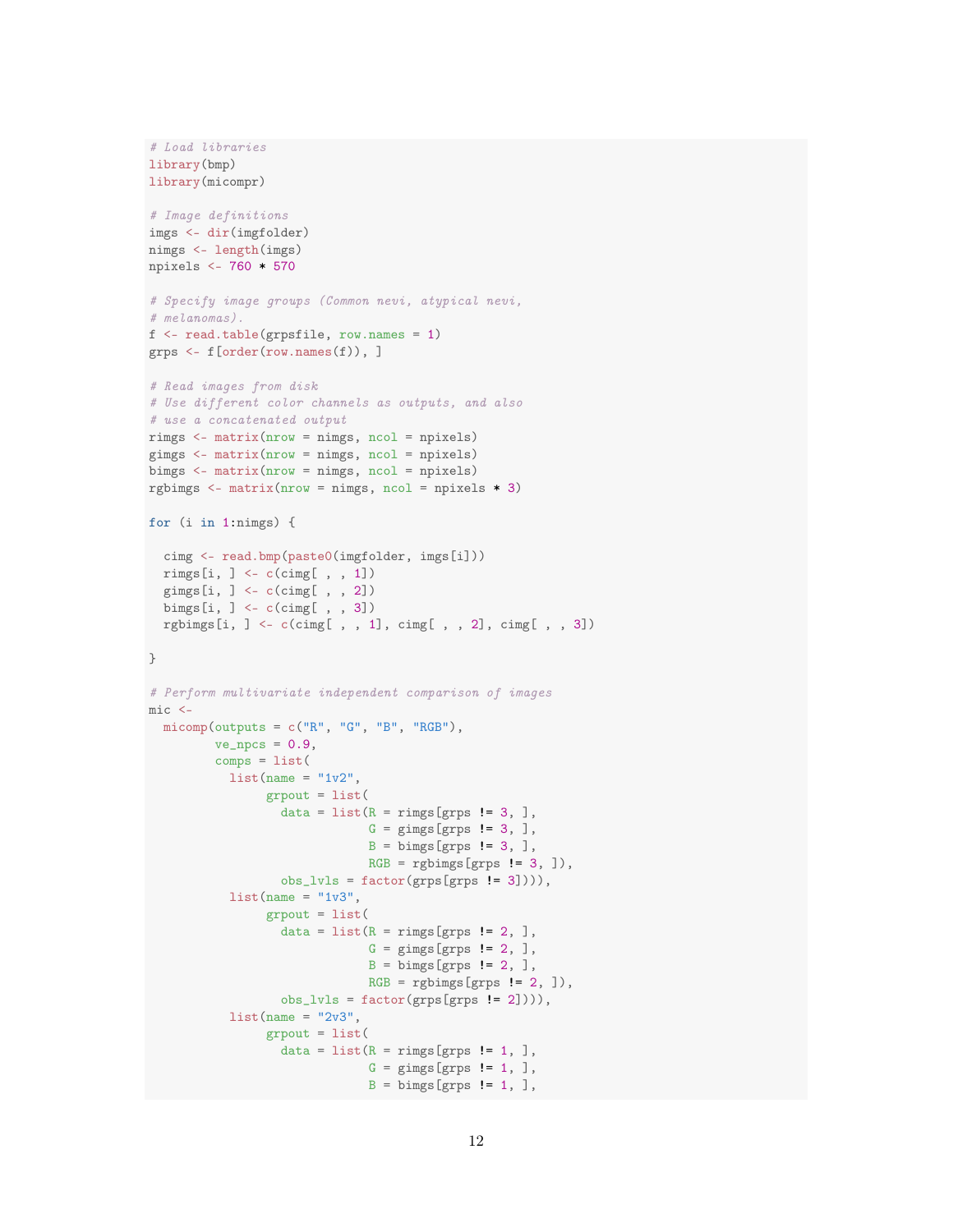| Comp. | Data                  | Outputs                   |                              |                    |                        |  |  |  |
|-------|-----------------------|---------------------------|------------------------------|--------------------|------------------------|--|--|--|
|       |                       | R                         | G                            | B                  | RGB                    |  |  |  |
| 1v2   | t-test<br>$U$ test    | $2e-04$<br>8e-05          | 0.001<br>$5e-04$             | 0.033<br>0.024     | 0.002<br>0.001         |  |  |  |
|       | <b>PCS</b>            |                           |                              |                    |                        |  |  |  |
| 1v3   | $t$ -test<br>$U$ test | $<$ 1e-08<br>$\leq$ 1e-08 | $<$ 1e-08<br>$<$ 1e-08       | $7e-07$<br>$7e-06$ | $<$ 1e-08<br>$<$ 1e-08 |  |  |  |
|       | <b>PCS</b>            |                           | سالة                         |                    |                        |  |  |  |
| 2v3   | $t$ -test<br>$U$ test | $<$ 1e-08<br>$6e-08$      | $\leq$ 1e-08<br>$\leq$ 1e-08 | $3e-04$<br>0.001   | $<$ 1e-08<br>$8e-07$   |  |  |  |
|       | PCS                   |                           | <b>Description</b>           |                    |                        |  |  |  |

**Table 2** – Comparison of  $PH^2$  dataset images grouped by lesion type.

```
RGB = rgbings [grps != 1, ]),obs_luls = factor(grps[grps != 1]))))
```
As in the 5.1 example, the mic object can be inspected at the R prompt using the common S3 generic functions. Likewise, the toLatex function produces L<sup>AT</sup>EX tables summarizing the object. The following code generates Table 2:

```
toLatex(mic,
       booktabs = T,
       data_show = c("parp-1", "nparp-1", "scoreplot"),
       data_labels = c("$t$-test", "$U$ test", "PCS"),
       pvalf_params = list(minval = 1e-8, na_str = "*"),
       label = "tab:ph2",caption = paste("Comparison of PH$^2$ dataset images",
                        "grouped by lesion type."))
```
Note that we did not request the MANOVA p-values in the data\_show parameter, as in this case the required assumptions do not appear to be verified. However, assumptions for the t-test on the first PC seem to hold. In any case, and to complement the information provided by the t-test, we specified the "nparp-1" option to the data\_show argument, such that the table shows the p-value of the Mann-Whitney  $U$  test on the first PC.

Results in Table 2 show that images of different lesions have statistically significant differences, when compared either by individual color channels or with the three channels concatenated. The latter seems to provide better differentiation, with the common nevi and melanoma samples (1v3 comparison) appearing to be the most dissimilar.

# 6 Summary

In this vignette we presented the R package micompr, which implements a procedure for comparing multivariate samples associated with different factor levels or groups. The package architecture and its core components were discussed and four examples were examined.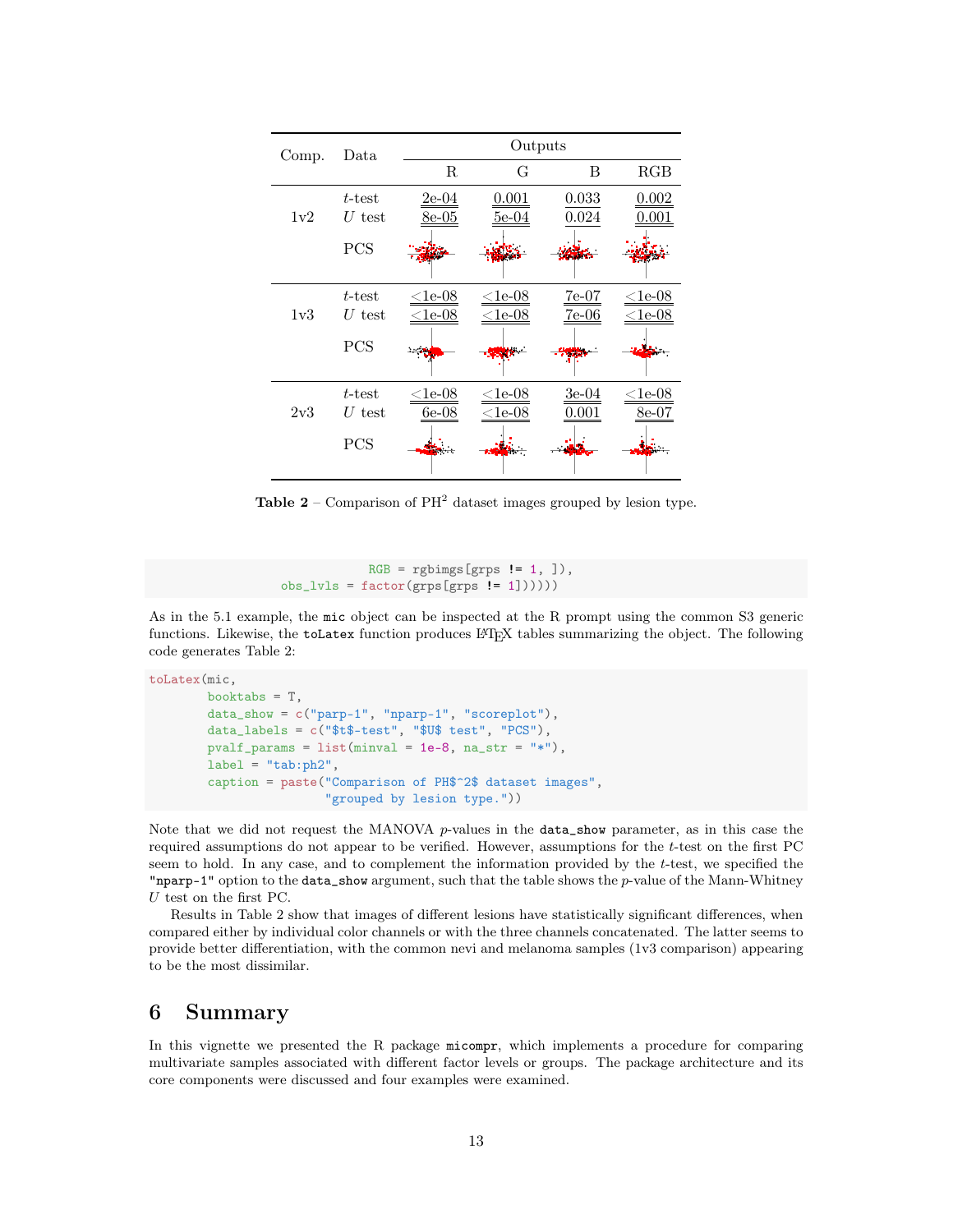# References

- M. J. Anderson. A new method for non-parametric multivariate analysis of variance. Austral Ecology, 26  $(1):32-46$ , Feb. 2001. doi: 10.1111/j.1442-9993.2001.01070.pp.x.
- C. Barata, M. Ruela, M. Francisco, T. Mendonça, and J. S. Marques. Two systems for the detection of melanomas in dermoscopy images using texture and color features. IEEE Systems Journal, 8(3): 965–979, Sept. 2014. doi: 10.1109/JSYST.2013.2271540.
- L. Baringhaus and C. Franz. On a new multivariate two-sample test. Journal of Multivariate Analysis, 88(1):190–206, jan 2004. doi: 10.1016/s0047-259x(03)00079-4.
- R. A. Berg, H. C. Hoefsloot, J. A. Westerhuis, A. K. Smilde, and M. J. Werf. Centering, scaling, and transformations: improving the biological information content of metabolomics data. BMC Genomics, 7(1):142, 2006. doi: 10.1186/1471-2164-7-142.
- K. R. Clarke. Non-parametric multivariate analyses of changes in community structure. Australian Journal of Ecology, 18(1):117-143, mar 1993. doi: 10.1111/j.1442-9993.1993.tb00438.x. URL http: //dx.doi.org/10.1111/j.1442-9993.1993.tb00438.x.
- A. R. da Silva. biotools: Tools for Biometry and Applied Statistics in Agricultural Science, 2016. URL https://CRAN.R-project.org/package=biotools. R package version 3.0.
- N. David. Validating simulations. In Simulating Social Complexity, Understanding Complex Systems, pages 135–171. Springer Berlin Heidelberg, 2013. ISBN 978-3-540-93812-5. doi: 10.1007/  $978-3-540-93813-2$  8.
- T. Duong. ks: Kernel Smoothing, 2016. URL https://CRAN.R-project.org/package=ks. R package version 1.10.4.
- T. Duong, B. Goud, and K. Schauer. Closed-form density-based framework for automatic detection of cellular morphology changes. Proceedings of the National Academy of Sciences, 109(22):8382–8387, may 2012. doi: 10.1073/pnas.1117796109.
- B. Edmonds and D. Hales. Replication, replication and replication: Some hard lessons from model alignment. Journal of Artificial Societies and Social Simulation, 6(4):11, 2003. URL http://jasss. soc.surrey.ac.uk/6/4/11.html.
- N. Fachada, V. V. Lopes, R. C. Martins, and A. C. Rosa. Towards a standard model for research in agentbased modeling and simulation. PeerJ Computer Science, 1:e36, Nov. 2015. doi: 10.7717/peerj-cs.36.
- N. Fachada, V. V. Lopes, R. C. Martins, and A. C. Rosa. (2017b) Parallelization strategies for spatial agent-based models. International Journal of Parallel Programming, 45(3):449–481, Jun. 2017. doi: 10.1007/s10766-015-0399-9.
- N. Fachada, V. V. Lopes, R. C. Martins, and A. C. Rosa. (2017a) Model-independent comparison of simulation output. Simulation Modelling Practice and Theory, 72:131–149, Mar. 2017. ISSN 1569- 190X. doi: 10.1016/j.simpat.2016.12.013. URL http://www.sciencedirect.com/science/article/ pii/S1569190X16302854.
- S. Fear. Publication quality tables in LATEX, Apr. 2005. URL https://www.ctan.org/pkg/booktabs.
- C. Franz. cramer: Multivariate nonparametric Cramer-Test for the two-sample-problem, 2014. URL https://CRAN.R-project.org/package=cramer. R package version 0.9-1.
- J. D. Gibbons and S. Chakraborti. Nonparametric statistical inference. Statistics: Textbooks & Monographs. Chapman and Hall/CRC, Boca Raton, FL, USA, fifth edition, July 2010.
- R. Heller, D. Small, and P. Rosenbaum. *crossmatch: The Cross-match Test*, 2012. URL https://CRAN. R-project.org/package=crossmatch. R package version 1.3-1.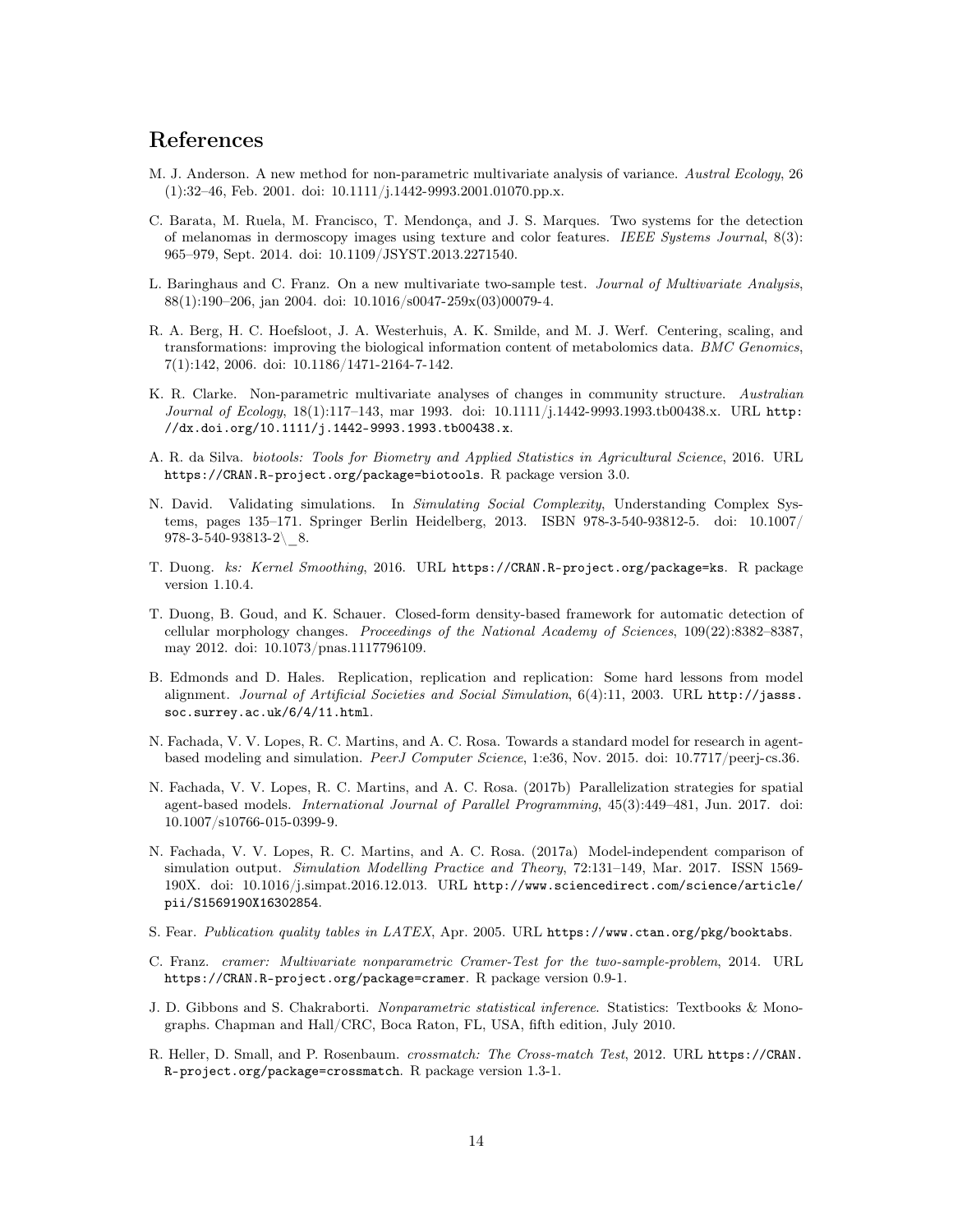- K. W. Hipel and A. I. McLeod. Time series modelling of water resources and environmental systems. Elsevier, 1994.
- I. Jolliffe. Principal component analysis. Springer Series in Statistics. Springer, second edition, 2002. doi: 10.1007/b98835.
- S. Korkmaz, D. Goksuluk, and G. Zararsiz. MVN: An R package for assessing multivariate normality. The R Journal, 6(2):151–162, 2014. URL http://journal.r-project.org/archive/2014-2/ korkmaz-goksuluk-zararsiz.pdf.
- W. H. Kruskal and W. A. Wallis. Use of ranks in one-criterion variance analysis. Journal of the American Statistical Association, 47(260):583–621, 1952. doi: 10.1080/01621459.1952.10483441.
- W. J. Krzanowski. Principles of Multivariate Analysis: A User's Perspective. Oxford University Press, New York, USA, 1988.
- F. J. Massey Jr. The Kolmogorov-Smirnov test for goodness of fit. Journal of the American Statistical Association, 46(253):68–78, 1951. doi: 10.1080/01621459.1951.10500769.
- A. I. McLeod and H. Gweon. Optimal deseasonalization for monthly and daily geophysical time series. Journal of Environmental Statistics, 4(11), 2013. URL http://www.jenvstat.org/v04/i11.
- T. Mendonça, P. M. Ferreira, J. Marques, A. R. S. Marcal, and J. Rozeira. PH<sup>2</sup> a dermoscopic image database for research and benchmarking. In 35th International Conference of the IEEE Engineering in Medicine and Biology Society (EMBC), pages 5437–5440. IEEE, July 2013. doi: 10.1109/EMBC.2013. 6610779.
- P. W. Mielke Jr, K. J. Berry, and E. S. Johnson. Multi-response permutation procedures for a priori classifications. Communications in Statistics - Theory and Methods, 5(14):1409–1424, jan 1976. doi: 10.1080/03610927608827451.
- D. C. Montgomery and G. C. Runger. *Applied statistics and probability for engineers*. John Wiley & Sons, sixth edition, 2014.
- J. Oksanen, F. G. Blanchet, M. Friendly, R. Kindt, P. Legendre, D. McGlinn, P. R. Minchin, R. B. O'Hara, G. L. Simpson, P. Solymos, M. H. H. Stevens, E. Szoecs, and H. Wagner. vegan: Community Ecology Package, 2016. URL https://CRAN.R-project.org/package=vegan. R package version 2.4-1.
- R Core Team. R: A Language and Environment for Statistical Computing. R Foundation for Statistical Computing, Vienna, Austria, 2015. URL https://www.R-project.org/.
- M. L. Rizzo and G. J. Szekely. energy: E-Statistics: Multivariate Inference via the Energy of Data, 2016. URL https://CRAN.R-project.org/package=energy. R package version 1.7-0.
- P. R. Rosenbaum. An exact distribution-free test comparing two multivariate distributions based on adjacency. Journal of the Royal Statistical Society: Series B (Statistical Methodology), 67(4):515–530, sep 2005. doi: 10.1111/j.1467-9868.2005.00513.x.
- R. Rosenthal and D. B. Rubin. Ensemble-adjusted p values. Psychological Bulletin, 94(3):540–541, 1983. doi: 10.1037/0033-2909.94.3.540.
- J. P. Shaffer. Multiple hypothesis testing. Annual Review of Psychology, 46:561–584, Feb. 1995. doi: 10.1146/annurev.ps.46.020195.003021.
- G. J. Székely and M. L. Rizzo. Testing for equal distributions in high dimension. *InterStat*, 5:1–6, Nov. 2004.
- B. G. Tabachnick and L. S. Fidell. Using multivariate statistics. Pearson, sixth edition, July 2013.
- M. Talbert, J. Richards, P. Mielke, and B. Cade. Blossom: Statistical Comparisons with Distance-Function Based Permutation Tests, 2016. URL https://CRAN.R-project.org/package=Blossom. R package version 1.4.